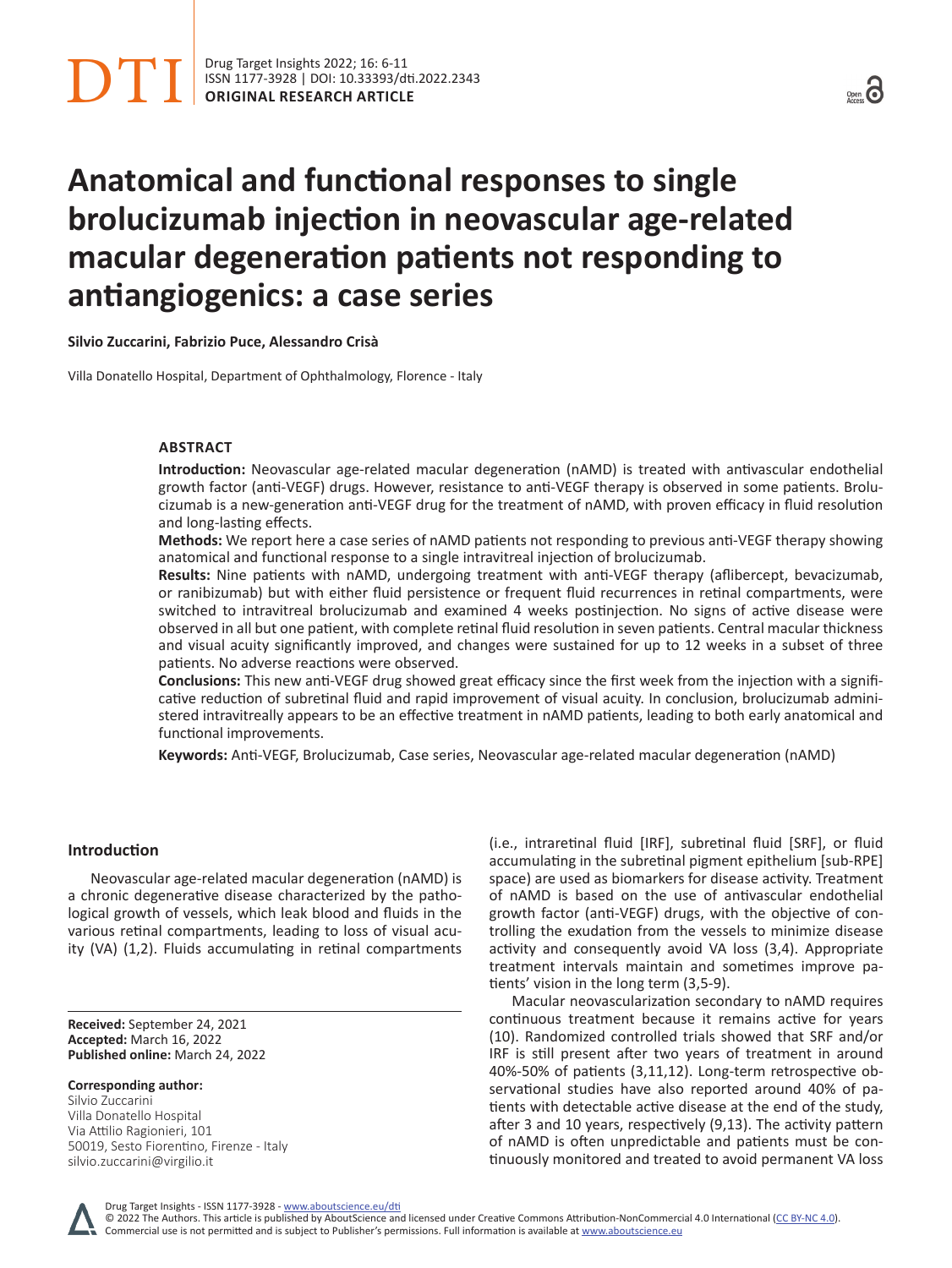(14-16), thus representing an important burden for both patients and clinicians (4,17).

In clinical practice, patients are treated in a personalized way with the aim of controlling recurrences, but over time anti-VEGF therapies may experience reduced effectiveness: after 5 and 10 years of treatment, 41% and 42% of patients, respectively, made at least one switch to other anti-VEGFs (9,18). The poor response (with either fluid persistence or recurrences) may be due to tachyphylaxis, changes in the neovascular membrane characteristics (e.g., increased fibrosis acting like a resorption barrier), chronic changes in vessel walls, changes in the type of lesion evolving over time, or an inadequate treatment frequency (19,20). As a consequence, switching treatment becomes necessary and it is important to re-establish control of the disease. While VA is not usually regained, treatment switch is consistently associated with anatomical improvement (20,21). In patients showing fluid persistence despite at least three-monthly injections with bevacizumab, switching to either aflibercept or ranibizumab showed comparable efficacy, with anatomical improvement noticeable after a single injection (22).

Brolucizumab 6 mg (Beovu®, Novartis AG, Basel, Switzerland), a monoclonal single-chain variable domain antibody fragment, is a new-generation anti-VEGF drug approved for the treatment of nAMD, with proven efficacy in fluid resolution and long-lasting effects (23). Brolucizumab shows great promise in reducing the risk of undertreatment and permanent VA loss. Results from the HAWK and HARRIER studies (24) showed that patients treated with brolucizumab (administered at 8- and 12-week intervals after three-monthly loading doses) had a significantly higher reduction in retinal central subfield thickness (CST) and absence of SRF/IRF at 48 and 95 weeks postinjection, compared with those treated with aflibercept (23). These data also showed that disease activity was controlled in a shorter timeframe after diagnosis when using brolucizumab compared with aflibercept (24). The use of brolucizumab in patients showing no response to other anti-VEGFs offers a valuable therapeutic option to maintain disease control and VA while reducing treatment burden.

Preliminary observations on patients switched to brolucizumab have recently been published (25,26), confirming its efficacy in controlling fluid accumulation. However, more data are needed to further characterize brolucizumab efficacy and rapidity in obtaining complete fluid resolution and the impact on functional outcomes.

We report here the anatomical and functional responses observed in a group of nAMD patients with persistent or recurrent fluids 1 month after a single injection of brolucizumab, as assessed retrospectively in a center in Italy.

#### **Materials and methods**

#### *Study design*

We retrospectively analyzed data from nine patients with nAMD who were switched to brolucizumab 6 mg because they were not responsive to other anti-VEGFs. All recruited patients were followed and treated at Villa Donatello Hospital, Florence, Italy. The use of brolucizumab for treating nAMD was officially introduced in October 2020. Patient demographic and clinical information collected at baseline (i.e., before the brolucizumab injection) included: age; gender; treatment prior to brolucizumab injection (anti-VEGF used, treatment duration, number of injections, last interval between injections, time from last injection to the first brolucizumab injection); VA; CST; type of lesion; and the presence of IRF, SRF, or sub-RPE fluid, fibrosis, subretinal fibrosis, and subretinal hyperreflective material (SHRM).

Following the first brolucizumab injection, patients were examined at two time points  $(T1 = 1 \pm 1$  weeks and  $T2 = 4 \pm 1$ weeks) to determine the presence of anatomical and functional changes using slit-lamp ophthalmoscopy, spectral domain optical coherence tomography (SD-OCT), fundus examination, and VA assessment (ETDRS scoring). Three patients had further assessments at a longer follow-up.

Due to the possibility of intraocular inflammation (IOI), vasculitis, or retinal vascular occlusion, all patients were informed and instructed to report, within 24 hours of the injection, any of the following symptoms: redness, reduction of viscous, floaters, eye pain or pressure, scotoma, or blurred vision. A notification letter was sent to the local Ethical Committee, according to Italian regulations. All patients provided written informed consent prior to receiving the brolucizumab injection.

### *Patient inclusion and exclusion criteria*

The study only included patients with nAMD not responsive anymore to other anti-VEGFs (i.e., showing either fluid persistence or frequent fluid recurrences), who were first injected with brolucizumab by December 2020, and had a visit 1 month (*T*2 range 4±1 weeks) after the injection. Patients with a maculopathy other than nAMD or who received brolucizumab injection after December 2020 were excluded.

#### *Study outcomes*

The main outcome measured was the proportion of patients without SRF and IRF 1 month after brolucizumab injection. Secondary outcomes were the proportion of patients with reduced (or absent) SRF/IRF 1 month after injection, the proportion of sub-RPE fluid resolution 1 month after injection in patients with sub-RPE fluid at baseline, the proportion of patients without active disease 1 month after injection, the mean time to first disease inactivation, and the mean difference of CST and VA between baseline and 1-month postinjection.

#### *Statistical analysis*

Descriptive statistics were used to summarize demographic and clinical data at baseline and successive time points, as appropriate. Continuous data were described using the mean, standard deviation (SD), and range, while categorical data were expressed as percentages. The difference in CST and VA between baseline and the assessment at 1 month was tested using the nonparametric Wilcoxon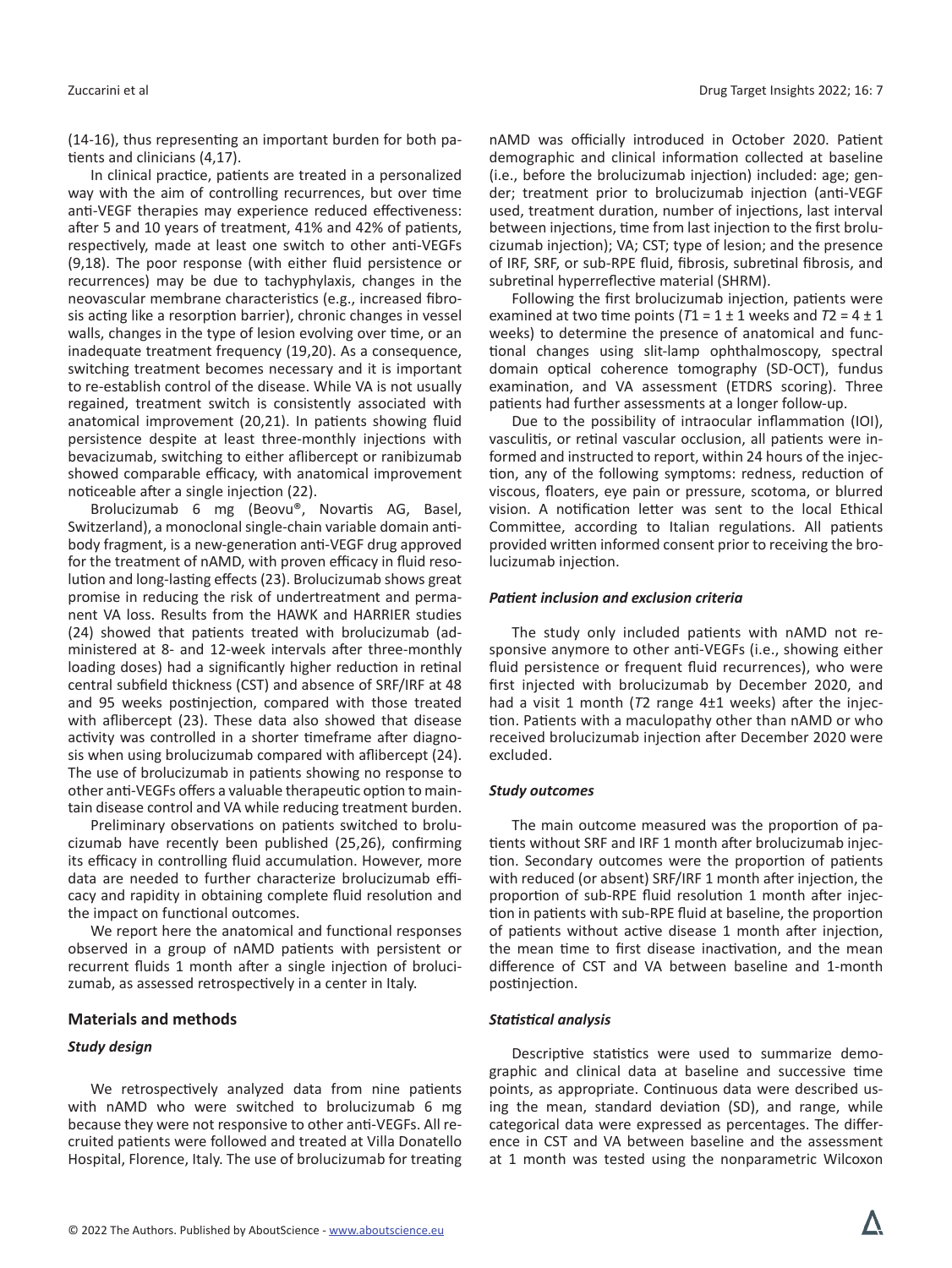signed-rank test, with statistical significance set at  $p < 0.05$ . The time to first disease inactivation was determined using Kaplan-Meier survival analysis using the two available observation time points, *T*1 and *T*2. Analyses were performed using IBM® SPSS® version 26.

#### **Results**

#### *Patient characteristics at baseline*

A total of nine patients were eligible and included in the study. None of the patients had signs of IOI at baseline or study end. Patient demographics and clinical and treatment history at baseline are summarized in Table I.

Before switching to brolucizumab, six patients were treated with a single anti-VEGF: aflibercept (n = 2) or bevacizumab ( $n = 2$ ) or ranibizumab ( $n = 2$ ). The remaining patients switched from aflibercept to bevacizumab ( $n = 1$ ), from

**TABLE I -** Baseline characteristics

| Characteristic                                                             | Data               |
|----------------------------------------------------------------------------|--------------------|
| Age (years), mean (SD; range)                                              | 77.2 (11.6; 58-90) |
| Female gender, no. (%)                                                     | 7(77.8)            |
| Clinical profile, mean (SD)                                                |                    |
| VA (letters)                                                               | 54.4 (20.1)        |
| $CST$ ( $µm$ )                                                             | 386.4 (97.5)       |
| Angiographic lesion type, no. (%)                                          |                    |
| 1                                                                          | 4(44.4)            |
| $\overline{2}$                                                             | 5(55.6)            |
| With IRF                                                                   | 6(66.7)            |
| With SRF                                                                   | 7(77.8)            |
| With sub-RPE fluid                                                         | 3(33.3)            |
| With fibrosis                                                              | 3(33.3)            |
| With subretinal fibrosis                                                   | 1(11.1)            |
| With SHRM                                                                  | 1(11.1)            |
| Anti-VEGF treatment prior to brolucizumab<br>injection, mean (SD; min-max) |                    |
| Treatment length (months)                                                  | $9.9(5.8; 3-18)$   |
| No. of injections                                                          | $5.7(3.5; 2-12)$   |
| Last administration interval (months)                                      | $2(0.7; 1-3)$      |
| Months from last injection to<br>brolucizumab switch                       | $3.1(1.2; 2-6)$    |
| Reason for switching to brolucizumab, no. (%)                              |                    |
| Fluid persistence                                                          | 4(44.4)            |
| Frequent fluid recurrences                                                 | 5(55.6)            |

µm = micrometers; CST = retinal central subfield thickness; IRF = intraretinal fluid; max = maximum; min = minimum; no. = number; RPE = retinal pigment epithelium; SD = standard deviation; SHRM = subretinal hyperreflective material; SRF = subretinal fluid; VA = visual acuity; VEGF = vascular endothelial growth factor.

bevacizumab to aflibercept ( $n = 1$ ), and from bevacizumab to ranibizumab to aflibercept  $(n = 1)$ .

#### *Anatomical and functional outcomes at 1-month postinjection*

Patients were assessed within 1 week and 1 month (mean 29.1  $\pm$  4.6 days, range 24-35) after the first brolucizumab injection. No signs of active disease were observed in eight (88.9%) patients: in seven patients (77.8%) SRF and IRF were absent, while in one patient (11.1%) fluid was only partially reabsorbed. All three patients presenting with sub-RPE fluid at baseline showed complete resolution.

The CST showed a significant reduction from 398.4 (97.5 SD) μm at baseline to 258.3 (32.4 SD) μm at 1 month postinjection (mean difference 131.1 μm, 95% confidence interval [CI] 46.4-215.8; related-samples Wilcoxon signed-rank test  $p = 0.007$ ).

In parallel, VA improved significantly from 54.4 (20.1 SD) letters at baseline to 72.8 (16 SD) letters at 1 month postinjection (mean difference 18.3 letters, 95% CI 6.64-30.02; related-samples Wilcoxon signed-rank test p = 0.011).

The estimated mean and median time to disease inactivation were 14.2 (range 5-23.4) days and 3 (range 2.03-3.97) days, respectively (shown in Fig. 1).

In the three patients who were further examined at 60, 62, and 92 days, respectively, from the injection, no sign of disease reactivation or fluid recurrence was observed, and the VA remained stable; thus, there was no need for additional injections. As a case example, the retinal SD-OCT B-scans of one of the patients at different time points following brolucizumab injection are shown in Figure 2.

IOI, vasculitis, or retinal vascular occlusion was not reported for any patient in the follow-up period under consideration.

#### **Discussion**

Significant anatomical improvements were observed in patients switching to brolucizumab, as expected according to the available data (25,27,28). These included a significant reduction in CST and almost complete resolution of fluids in most patients.

Although the most frequent timepoint used to evaluate the postinjection anatomical response is approximately 1 month, in the case of no response it would be useful to have an earlier assessment since there is a correlation between CST reduction and the time passed from the last injection (29,30). In the group of patients we described, the response to brolucizumab treatment was rapid according to anatomical improvement, which occurred on average 2 weeks after the injection.

Furthermore, in the subgroup of patients followed for more than 4 weeks, the improvements were stable for at least 8 to 12 weeks after injection. Despite these results being obtained in non-treatment-naïve patients, they seem to be in line with those from the HAWK and HARRIER studies, which showed that nAMD was controlled for at least 12 weeks in more than 50% of naïve patients injected with brolucizumab (24). Such long-term effects suggest patients may be stabilized with an interval of 12 weeks between injections, thus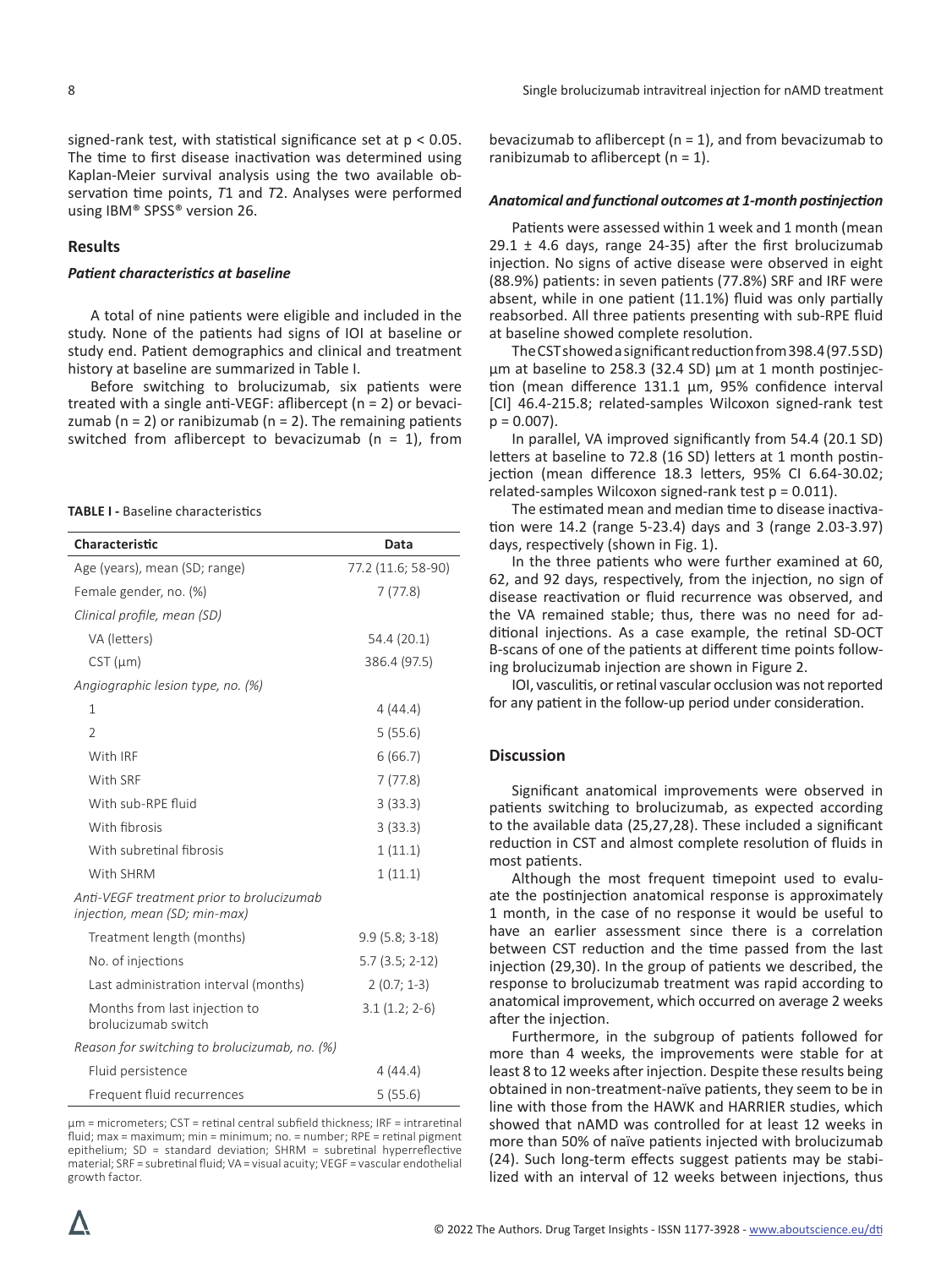$\mathbf{C}$ 



**Fig. 1 -** Kaplan-Meier plot for time to disease inactivation in the nine patients. The median (50th percentile) is indicated in red.

**Fig. 2 -** Representative case of a woman, 90 years old, treated with three intravitreal injections of aflibercept during the previous 9 months. Spectral domain optical coherence tomography (SD-OCT) B-scans at different time points: A) Baseline (before brolucizumab injection). B) Follow-up 1 month after injection. C) Follow-up 2 months after injection.

constituting a significant improvement of treatment burden. This is also clearer considering that retinal fluid was not successfully controlled with injections every 8 weeks before the switch to brolucizumab.

In our group of patients, we also observed a significant improvement in terms of VA. This appears to contradict a recent case series of six patients who did not show any increase in VA (26), and a retrospective analysis of 172 eyes, in which there was no improvement in VA after one to three brolucizumab injections (28). There are two possible explanations for our observation: the low number of cases in this case series, and the fact that our patients were treated for a shorter follow-up compared with the other studies (9.9 months and at least 2 years, respectively).

No inflammatory adverse events were reported in our patients, which may also be due to the small sample size and short follow-up. An independent Safety Review Committee, analyzing inflammatory ocular adverse events in the HAWK and HARRIER trials, observed an incidence of retinal vasculitis and retinal vascular occlusion of 3% and 2%, respectively, with a risk of severe visual loss in approximately 1 in every 200 patients (31).

In this context, it is important to consider the balance between the risk of adverse events and the benefits. In our case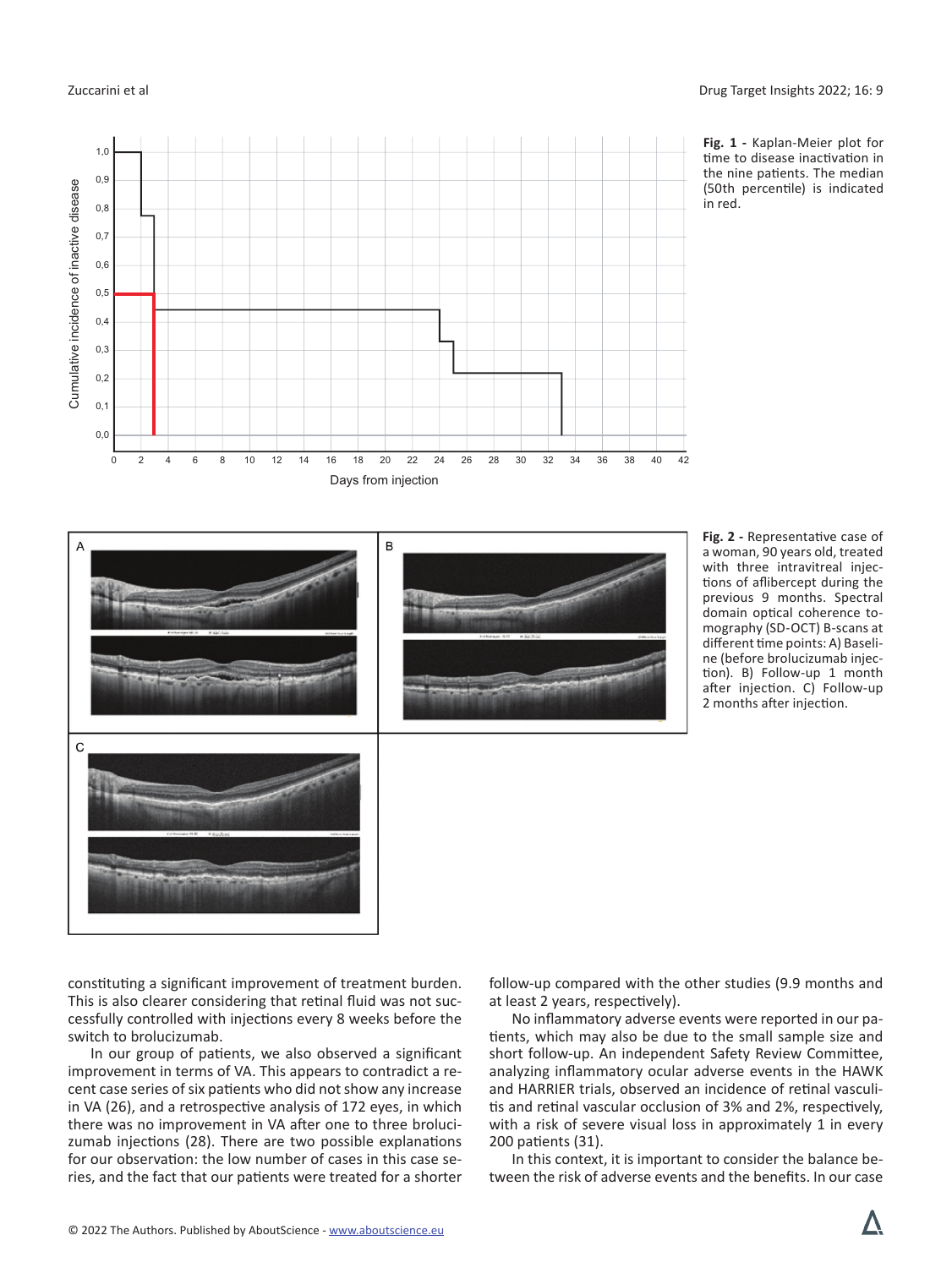series, the decision to initiate brolucizumab treatment was made for patients who were not responding anymore to other anti-VEGFs despite regular treatment. Notwithstanding, close contact with the patient is needed during follow-up, as it is expected that adverse inflammatory events can be successfully managed if they are recognized and treated promptly.

This retrospective case series has some limitations. Despite the important improvements observed, the sample size was small, and the measured changes had wide ranges. To better characterize the long-term efficacy and safety profile of brolucizumab in clinical practice, patients undergoing a treatment switch to brolucizumab should be followed for longer. Furthermore, naïve patients not undergoing treatment with other anti-VEGFs should be recruited to verify the anatomical superiority of brolucizumab and to optimize the treatment of nAMD by reducing the treatment burden for both patients and clinicians (24,25).

# **Conclusion**

In conclusion, a single injection of brolucizumab was shown to be rapid and effective in fluid resolution, thus representing a valuable therapeutic option for controlling disease activity in nAMD patients. Indeed, the first month after the injection was shown to be very important to predict the response to the anti-VEGF drug of the single patient and brolucizumab showed a rapid and intense response.

### **Acknowledgments**

We thank Gabriele Massimetti, Department of Clinical and Experimental Medicine, University of Pisa, Pisa, for the statistical support. Medical writing support was provided by Corrado Minetti on behalf of Health Publishing & Services Srl, which was funded by Novartis Farma SpA.

### **Disclosures**

Statement of ethics: This retrospective study was conducted in accordance with the ethical standards set forth in the 1964 Declaration of Helsinki and its subsequent amendments. A notification letter was sent to the local Ethical Committee (Comitato Etico Area Vasta Centro at the Careggi University Hospital, Florence, Italy), as required by Italian regulations. Written informed consent for both medical treatment and publications of their data was obtained from all participants.

Conflict of interest: The authors have no conflicts of interest to declare.

Funding sources: This manuscript did not receive any funding.

Author contributions: Study design: Silvio Zuccarini. Data collection: Fabrizio Puce, Alessandro Crisà. All authors contributed to writing, reviewing, and editing the manuscript.

Data availability statement: Data generated or analyzed during this study are included in this article. Further enquiries can be directed to the corresponding author.

### **References**

- 1. Grossniklaus HE, Green WR. Choroidal neovascularization. Am J Ophthalmol. 2004;137(3):496-503. [CrossRef](https://doi.org/10.1016/j.ajo.2003.09.042) [PubMed](https://www.ncbi.nlm.nih.gov/pubmed/15013874)
- 2. Spaide RF, Jaffe GJ, Sarraf D, et al. Consensus nomenclature for reporting neovascular age-related macular degeneration

data: Consensus on Neovascular Age-Related Macular Degeneration Nomenclature Study Group. Ophthalmology. 2020; 127(5):616-636. [CrossRef](https://doi.org/10.1016/j.ophtha.2019.11.004) [PubMed](https://www.ncbi.nlm.nih.gov/pubmed/31864668)

- 3. Schmidt-Erfurth U, Waldstein SM. A paradigm shift in imaging biomarkers in neovascular age-related macular degeneration. Prog Retin Eye Res. 2016;50:1-24. [CrossRef](https://doi.org/10.1016/j.preteyeres.2015.07.007) [PubMed](https://www.ncbi.nlm.nih.gov/pubmed/26307399)
- 4. Wykoff CC, Clark WL, Nielsen JS, Brill JV, Greene LS, Heggen CL. Optimizing anti-VEGF treatment outcomes for patients with neovascular age-related macular degeneration. J Manag Care Spec Pharm. 2018 Feb;24(2-a Suppl):S3-S15. [CrossRef](https://doi.org/10.18553/jmcp.2018.24.2-a.s3) [PubMed](https://pubmed.ncbi.nlm.nih.gov/29383980/)
- 5. Rasmussen A, Brandi S, Fuchs J, et al. Visual outcomes in relation to time to treatment in neovascular age-related macular degeneration. Acta Ophthalmol. 2015;93(7):616-620. [CrossRef](https://doi.org/10.1111/aos.12781) [PubMed](https://www.ncbi.nlm.nih.gov/pubmed/26073051)
- 6. Real JP, Granero GE, De Santis MO, et al. Rate of vision loss in neovascular age-related macular degeneration explored. Graefes Arch Clin Exp Ophthalmol. 2015;253(11):1859-1865. [CrossRef](https://doi.org/10.1007/s00417-014-2885-y) [PubMed](https://www.ncbi.nlm.nih.gov/pubmed/25491161)
- 7. Arnold JJ, Markey CM, Kurstjens NP, Guymer RH. The role of sub-retinal fluid in determining treatment outcomes in patients with neovascular age-related macular degeneration—a phase IV randomised clinical trial with ranibizumab: the FLUID study. BMC Ophthalmol. 2016;16(1):31. [CrossRef](https://doi.org/10.1186/s12886-016-0207-3) [PubMed](https://www.ncbi.nlm.nih.gov/pubmed/27009515)
- 8. Lanzetta P, Loewenstein A; Vision Academy Steering Committee. Fundamental principles of an anti-VEGF treatment regimen: optimal application of intravitreal anti-vascular endothelial growth factor therapy of macular diseases. Graefes Arch Clin Exp Ophthalmol. 2017;255(7):1259-1273. [CrossRef](https://doi.org/10.1007/s00417-017-3647-4) [PubMed](https://www.ncbi.nlm.nih.gov/pubmed/28527040)
- 9. Gillies M, Arnold J, Bhandari S, et al. Ten-year treatment outcomes of neovascular age-related macular degeneration from two regions. Am J Ophthalmol. 2020;210:116-124. [CrossRef](https://doi.org/10.1016/j.ajo.2019.10.007) [PubMed](https://www.ncbi.nlm.nih.gov/pubmed/31606444)
- 10. Chandra S, Arpa C, Menon D, et al. Ten-year outcomes of antivascular endothelial growth factor therapy in neovascular age-related macular degeneration. Eye (Lond). 2020;34(10):1888-1896. [CrossRef](https://doi.org/10.1038/s41433-020-0764-9) [PubMed](https://www.ncbi.nlm.nih.gov/pubmed/31980748)
- 11. Heier JS, Brown DM, Chong V, et al; VIEW 1 and VIEW 2 Study Groups. Intravitreal aflibercept (VEGF trap-eye) in wet agerelated macular degeneration. Ophthalmology. 2012;119(12): 2537-2548. [CrossRef](https://doi.org/10.1016/j.ophtha.2012.09.006) [PubMed](https://www.ncbi.nlm.nih.gov/pubmed/23084240)
- 12. Guymer RH, Markey CM, McAllister IL, et al; FLUID Investigators. Tolerating subretinal fluid in neovascular age-related macular degeneration treated with ranibizumab using a treatand-extend regimen: FLUID study 24-month results. Ophthalmology. 2019;126(5):723-734. [CrossRef](https://doi.org/10.1016/j.ophtha.2018.11.025) [PubMed](https://www.ncbi.nlm.nih.gov/pubmed/30502372)
- 13. Bhandari S, Nguyen V, Arnold J, et al. Treatment outcomes of ranibizumab versus aflibercept for neovascular age-related macular degeneration: data from the Fight Retinal Blindness! Registry. Ophthalmology. 2020;127(3):369-376. [CrossRef](https://doi.org/10.1016/j.ophtha.2019.10.006) [PubMed](https://www.ncbi.nlm.nih.gov/pubmed/31757494)
- 14. Essex RW, Nguyen V, Walton R, et al; Fight Retinal Blindness Study Group. Treatment patterns and visual outcomes during the maintenance phase of treat-and-extend therapy for age-related macular degeneration. Ophthalmology. 2016; 123(11):2393-2400. [CrossRef](https://doi.org/10.1016/j.ophtha.2016.07.012) [PubMed](https://www.ncbi.nlm.nih.gov/pubmed/27554034)
- 15. Nguyen V, Vaze A, Fraser-Bell S, et al; Fight Retinal Blindness! Study Group. Outcomes of suspending VEGF inhibitors for neovascular age-related macular degeneration when lesions have been inactive for 3 months. Ophthalmol Retina. 2019;3(8): 623-628. [CrossRef](https://doi.org/10.1016/j.oret.2019.05.013) [PubMed](https://www.ncbi.nlm.nih.gov/pubmed/31281103)
- 16. Rusakevich AM, Zhou B, Wong TP, Wykoff CC. Quarterly antivascular endothelial growth factor dosing for neovascular age-related macular degeneration: real-world clinical outcomes. Ophthalmic Surg Lasers Imaging Retina. 2019;50(9): e250-e256. [CrossRef](https://doi.org/10.3928/23258160-20190905-17) [PubMed](https://www.ncbi.nlm.nih.gov/pubmed/31589766)